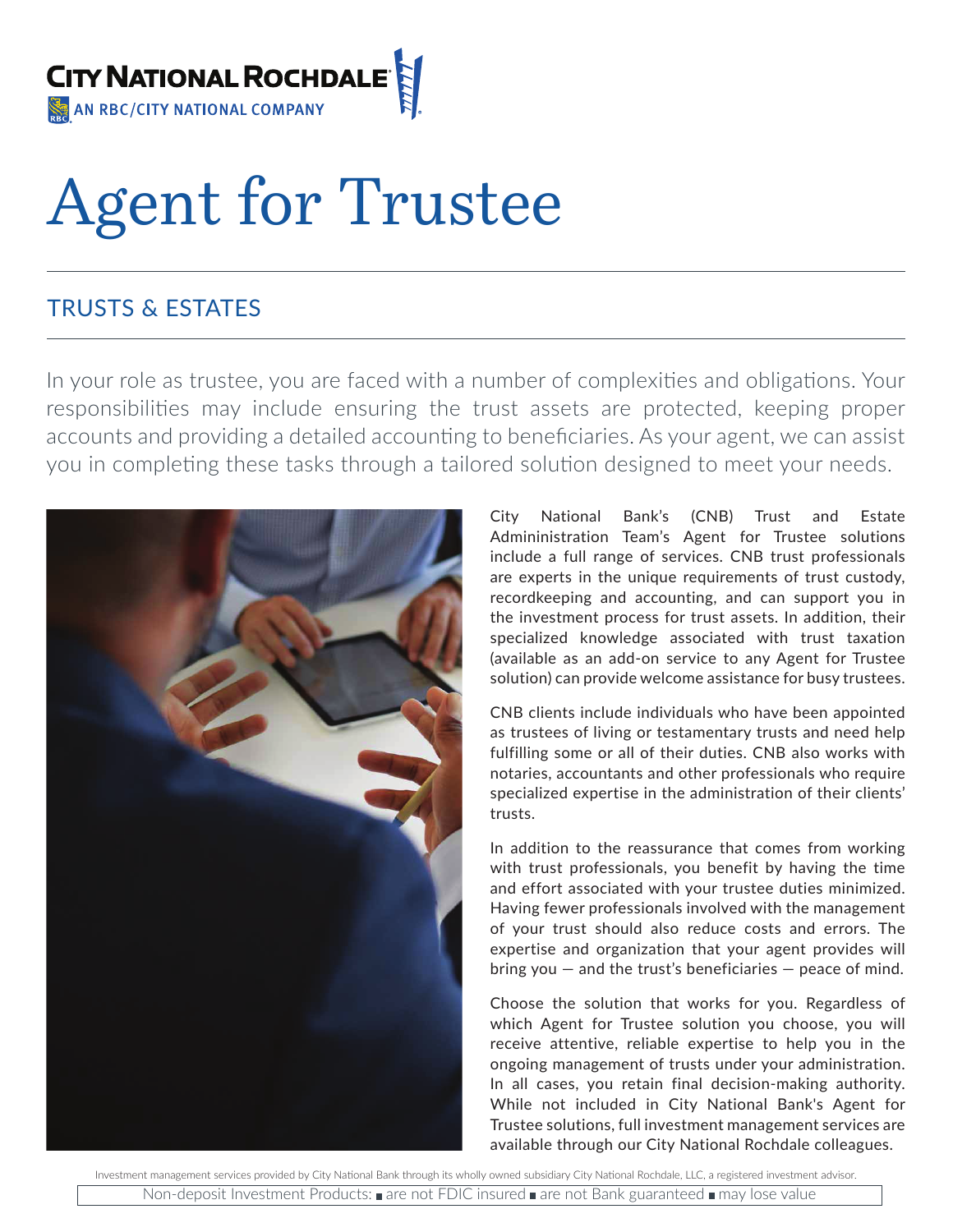### **CNB AGENT FOR TRUSTEE SOLUTIONS INCLUDE:**

#### COMPLETE SOLUTION

CNB supports you in all your trustee duties from custody of the trust assets to assistance with the oversight of real estate held within the trust to a comprehensive annual review, and acting as your representative in beneficiary communications. We also advise you in the considerations and the unique issues related to trust investments and can either introduce you to a City National partner with specialized expertise in trust investment management or liaise with an investment manager of your choice.

#### ADMINISTRATIVE SOLUTION

CNB helps you with select trustee duties related to accounting and custody of assets. You retain responsibility for communicating with beneficiaries, managing any trust real estate, completing the trust's required annual review and overseeing trust investments.

#### OPTIONAL ADD-ON TAX SERVICES

CNB assists you with tax preparation and filing requirements associated with the trust and in implementing tax-effective strategies for management of the trust.

#### TRUSTS & ESTATES

The City National Bank Trust & Estate Administration Team is one of the leading providers of trust and estate solutions. CNB provides individuals, families and businesses with a valuable and all-encompassing blend of fiduciary, custodial and investment services tailored to their unique needs. Highly skilled trust and estate professionals offer estate settlement and administration services, trustee services, trust structures and other specialized services. CNB works with families and businesses who wish to protect their assets and transfer their wealth for generations.

Investment management services provided by City National Bank through its wholly owned subsidiary City National Rochdale, LLC, a registered investment advisor.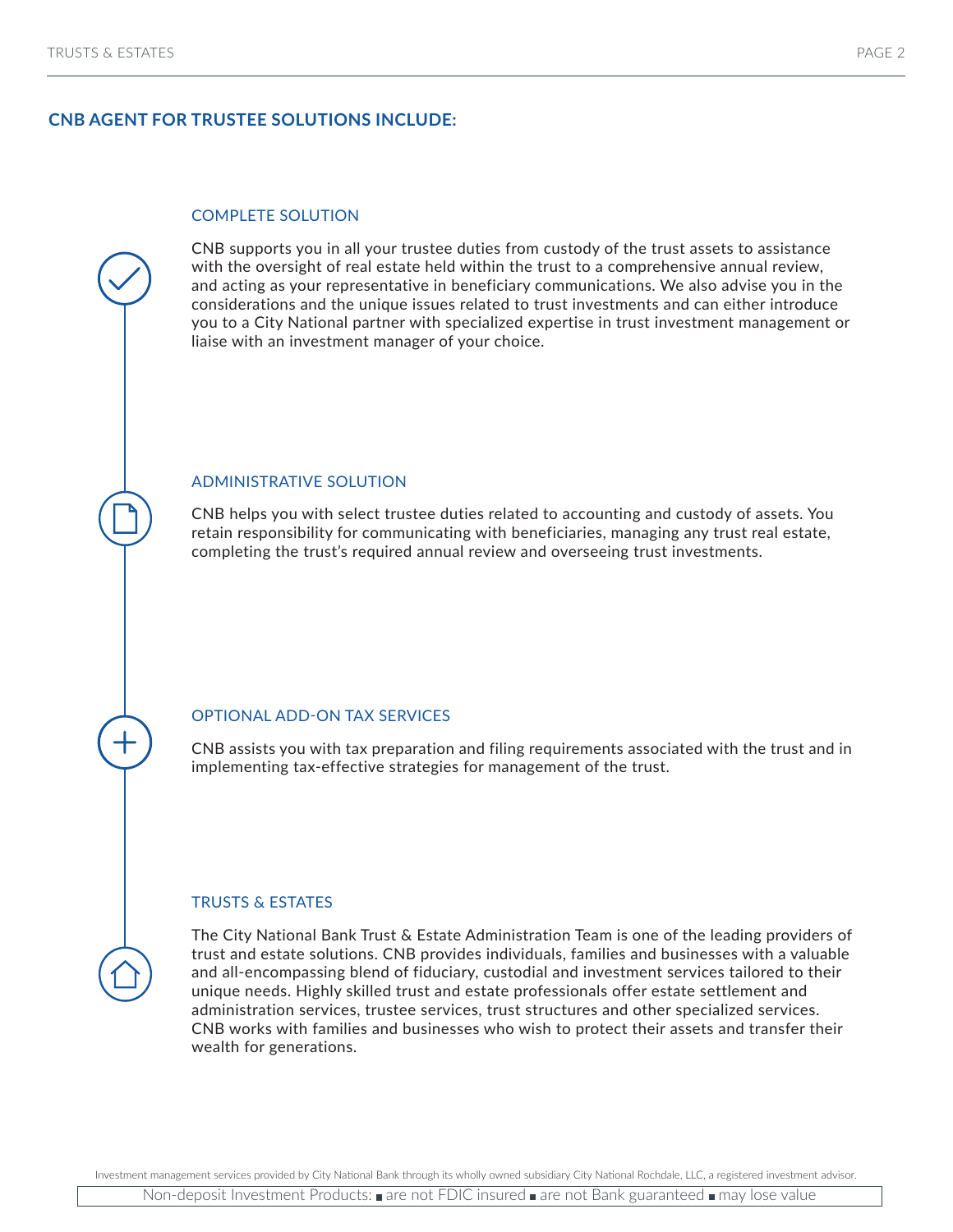## **SCHEDULE OF SERVICES – AGENT FOR FIDUCIARY**

Does NOT include real property management

|                                                                                                                                                                 | Complete<br>Admin "A" | Partial<br>Admin "B' |
|-----------------------------------------------------------------------------------------------------------------------------------------------------------------|-----------------------|----------------------|
| <b>Preliminary Work</b>                                                                                                                                         |                       |                      |
| Have initial meeting and consultation with trustee                                                                                                              |                       |                      |
| Review terms of trust documents                                                                                                                                 |                       |                      |
| Obtain information related to the trust                                                                                                                         |                       |                      |
| Determine roles and responsibilities of agent and trustee                                                                                                       |                       |                      |
| Establish a trust account                                                                                                                                       |                       |                      |
| Document ongoing instructions                                                                                                                                   |                       |                      |
| Set up reminder of trust year end                                                                                                                               | ٠                     | ٠                    |
| <b>Assets</b>                                                                                                                                                   |                       |                      |
| Arrange for transfer of assets from present custodian and re-registration of securities as appropriate                                                          |                       |                      |
| Provide safekeeping of securities as appropriate                                                                                                                |                       |                      |
| Document all other assets (promissory notes, mortgages, real estate, non-marketable investments) as appropriate                                                 | ٠                     | ٠                    |
| Process security transactions as directed by investment agent/trustee                                                                                           | ٠                     | ٠                    |
| Collect interest, dividends and other income earned on trust assets                                                                                             |                       |                      |
| Provide notices of corporate changes to trustee(s) or investment agent for assets held in custody                                                               | ٠                     | ٠                    |
|                                                                                                                                                                 |                       |                      |
| Provide notices of corporate changes to trustee(s) or investment agent for assets held in custody<br><b>Real Property</b>                                       |                       |                      |
| Obtain independent appraisal of real property                                                                                                                   |                       |                      |
| Provide guidance on securing the real property                                                                                                                  |                       |                      |
|                                                                                                                                                                 |                       |                      |
| Arrange for insurance                                                                                                                                           |                       |                      |
| Pay property taxes                                                                                                                                              |                       |                      |
| Pay utilities                                                                                                                                                   |                       |                      |
| Deposit rent payments provided by trustee or property manager                                                                                                   |                       |                      |
| <b>Promissory Notes/Mortgages</b>                                                                                                                               |                       |                      |
| Deposit payments                                                                                                                                                |                       |                      |
| Track and update outstanding balances                                                                                                                           |                       |                      |
| <b>Payments to Third Parties/Beneficiaries</b><br>Pay expenses of the trust from principal or income                                                            |                       |                      |
|                                                                                                                                                                 |                       |                      |
| Make payments to designated beneficiaries                                                                                                                       |                       |                      |
| Provide assistance in discretionary decision process                                                                                                            |                       |                      |
| Distribute trust assets to beneficiary when directed                                                                                                            |                       |                      |
| Periodically distribute trust income to beneficiary                                                                                                             |                       |                      |
| <b>Trust Accounting and Statements</b><br>Record all assets and allocate to principal and income as appropriate                                                 |                       |                      |
|                                                                                                                                                                 |                       |                      |
| Record and track adjusted cost basis of assets as directed                                                                                                      |                       |                      |
| Provide regular investment statements to trustee and beneficiary detailing book and market value of securities in custody                                       | ٠                     | ٠                    |
| Provide regular statements to trust's investment agent, legal advisor and/or accountant detailing investment assets and transactions held in custody            |                       |                      |
| <b>Tax Reporting</b>                                                                                                                                            |                       |                      |
| Deduct non-resident withholding taxes from payments to non-resident beneficiaries and remit to IRS                                                              |                       |                      |
| Provide year-end transaction worksheets to trustee or accountant<br><b>Investment Agent Assistance</b>                                                          |                       |                      |
| Provide guidance to trustee on considerations related to trust investment process                                                                               |                       |                      |
| Complete annual account review                                                                                                                                  |                       |                      |
| <b>Other Services</b>                                                                                                                                           |                       |                      |
| Coordinate communications and administration with trust's other professional advisors                                                                           |                       |                      |
| Coordinate payments from private companies as instructed by trustee or tax advisor                                                                              |                       |                      |
| Assist trustee with trust distributions                                                                                                                         |                       |                      |
| <b>Trust Distributions</b>                                                                                                                                      |                       |                      |
| Prepare a plan of distribution to beneficiary for custodial assets as directed by trustee                                                                       |                       |                      |
| Draft preliminary cash requirements for initial distribution                                                                                                    |                       |                      |
| Complete partial distribution to beneficiary for custodial assets                                                                                               |                       |                      |
| Complete final distribution to beneficiary for custodial assets                                                                                                 |                       |                      |
|                                                                                                                                                                 |                       |                      |
| Investment management services provided by City National Bank through its wholly owned subsidiary City National Rochdale, LLC, a registered investment advisor. |                       |                      |

Non-deposit Investment Products: are not FDIC insured are not Bank guaranteed a may lose value